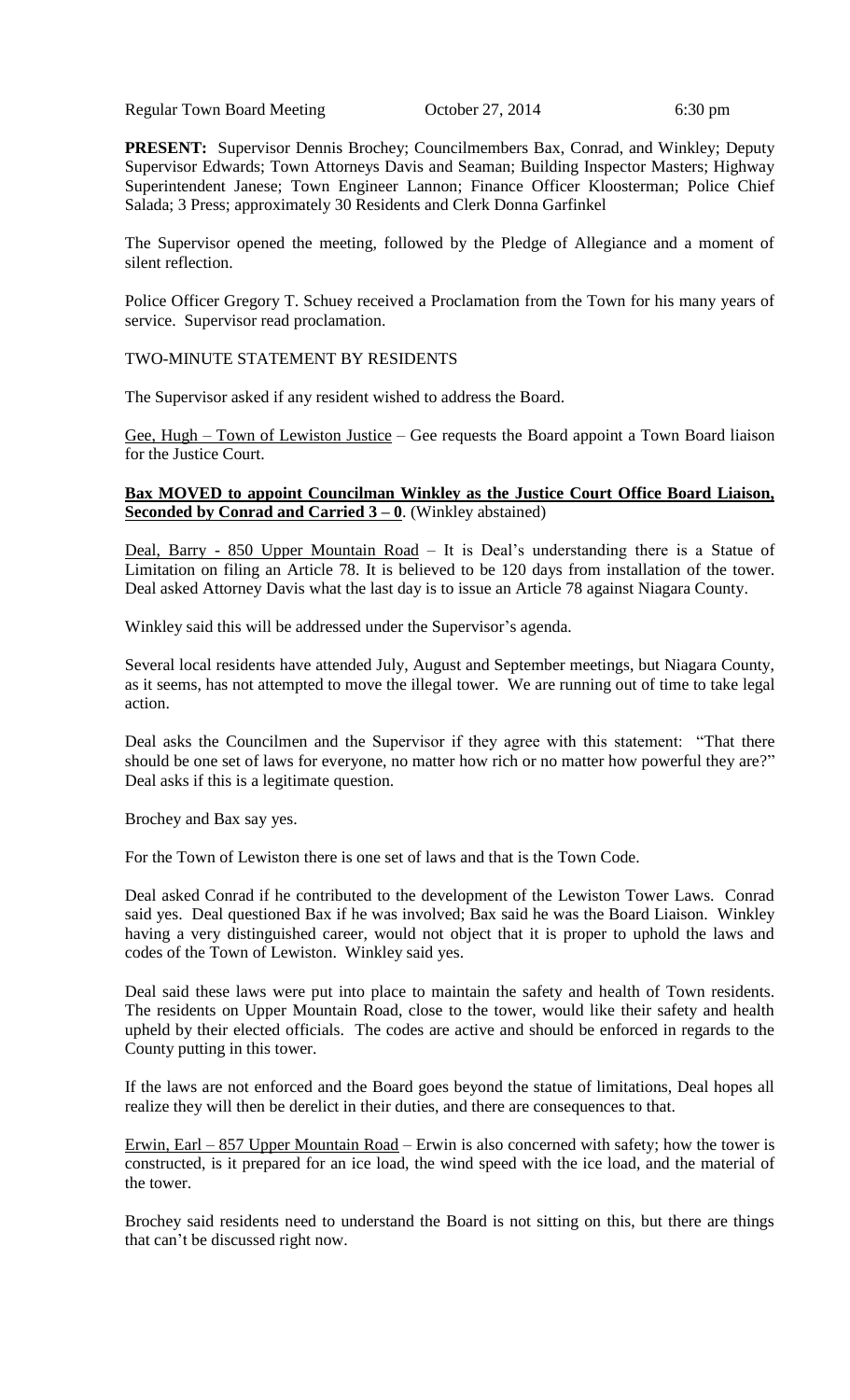Attorney Davis said he is reluctant to pinpoint a deadline. There is a 120 day period; there is a 3 year and a 6-year statue of limitations that applies to certain causes of action. Lewiston may very well argue different theories; different causes of action, so Davis will lock into commencing this action 120 days from something that happened in July. The Board will take the best path for the Town.

That does not answer Deal's question. When the Board says the best path for Town, if you go beyond 120 days, and that is the deadline date to go approach the County, and you think that you have 3-years, and you find out in court, a year from now, that you don't have 3 years, you had 120 days, then what.

Bax does not believe that will happen. It will be a research decision that the Town has several causes of action to go forward. It wouldn't be on a wing and a prayer that Lewiston hopes there is a cause of action that falls outside of Article 78.

Deal suggests the Board be safe and issue an Article 78 so there is no question that the Town is vigilant and diligent in their duty to go after the County. Maybe it is just a matter of being on record that that is what your intent is.

Winkley said with the possible litigation, we will let the attorneys handle this.

Bax said the Board is on the resident's side with respect to this issue. The Town law needs to be upheld and the residents protected. The Board will do everything in their power to do that. What form that takes in the end will be a result of consultation with the Town Attorneys.

Conrad said the Town has had communications with the County working toward a resolution.

Brochey said the County is looking into the coast guard tower.

Davis said this is a County tower. The Town did not put up this tower. It is an illegal tower in the Town of Lewiston. Board members, the Building Inspector and Davis have all reached out to the County. They are exploring other locations for the tower.

Deal said the residents are hearing two different stories. They are exploring other places as a result as the Board's efforts. In July, at the fire hall there was a great discussion as to it taking three years of doing extensive studies and looked at every location and this was the absolute only locations. Deal is getting the impression that they are doing that now. Someone is not telling the truth.

Conrad said there were towers considered in the study they just did not move forward with them.

Deal heard that NYPA gave them approval to move forward and use their land, and they did not. Brochey said they didn't give them approval they just never denied it.

Bax questioned how many other towers within this network were built within a fall zone of a house. A resident said North Tonawanda.

Pardee, Gary – 5376 Bridgeman Road – Pardee has spoken to several of his neighbors regarding the funding for security at Artpark. With the many articles being printed it seems there is no definite conclusion to the subject. With Artpark not being owned by the Town but by the State it is considered a business. If it is, one should say, it is their business and they should have to pay for their own security. If the Town is paying for security, that means other businesses, Brickyard, Tin Pan Alley, bowling alley should also be getting this. Has any conclusion been reached?

AGENDA APPROVAL

## **Conrad MOVED to approve the Agenda, Seconded by Bax and Carried 4 – 0**.

APPROVAL OF MINUTES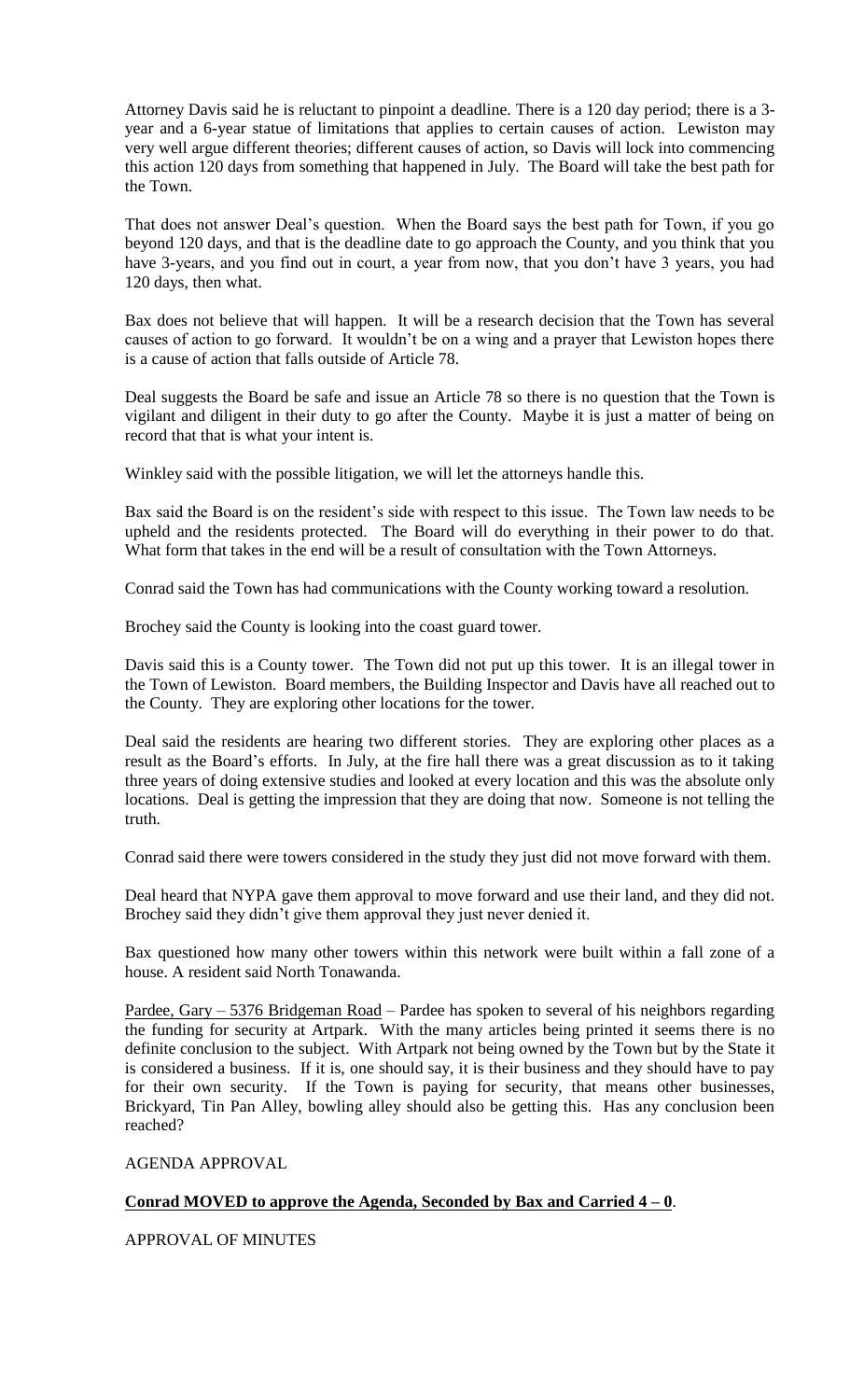## **Winkley MOVED approval of Public Hearing – 8/25/2014; RTBM – 8/25/2014; Town Board Worksession of 9/8/2014; RTBM – 9/22/2014; and Public Hearing/Worksession – 10/6/2014, Seconded by Conrad**

Brochey said at the meeting of September 22, 2014, Superintendent Janese received a complement from Mr. Deal; thanking him for the removal of a willow tree from his property and then landscaping the property. Deal said Janese couldn't have done a better job, excellent.

## **Winkley MOVED to add this to the minutes of 9/22/2014, Seconded by Conrad and Carried 4 – 0**.

#### POST AUDIT PAYMENT

**Conrad MOVED to approve Post Audit payments to Home Depot - \$1,008.13; Key Bank - \$1,264.47; Sam's Club - \$364.50, Seconded by Bax and Carried 4 – 0**.

**Conrad MOVED to approve Post Audit payments to DeLage Landen - \$120.50; Leaf - \$455.80; Mountain Glacier - \$12.98; NYS Unemployment Insurance - \$1,441.80 and Niagara County Water District - \$146,117.25, Seconded by Bax and Carried 4 – 0**.

#### OLD BUSINESS

*CWM – County Legal Fee* – Kloosterman said this has been addressed.

*Modern Disposal Permit* - Davis said the Town has received the requested documents; they have been reviewed by CRA and offered opinions. Davis said it appears the local permit is ready to be approved.

#### **Conrad MOVED to approve the Town of Lewiston permit for Modern Landfill Inc. and Modern Recycling Inc, Seconded by Bax and Carried**  $3-0$ **.** (Winkley recused himself)

NEW BUSINESS – CLERK'S CORRESPONDENCE

Item No. 1 – Approval and Resolution for Standard Work Day

**Conrad MOVED to approve 7.5 as the Standard Work Day for the Ordinance Enforcement Officer, Seconded by Bax and Carried 4 – 0**.

**Conrad MOVED to approve the Standard Work Day for Elected and Appointed Officials as follows: Supervisor Brochey - 6 hrs; Councilman Conrad – 6 hrs; Town Clerk Garfinkel – 8 hrs; Director of Finance Kloosterman – 8 hrs; Dog Control Officer Sherriff – 8 hrs. and Court Clerk Sicurella – 8 hrs; Dpt. Receiver of Taxes Norwich and Kilmer – 8 hrs, Seconded by Bax and Carried 4 – 0**.

Item No. 2 – The Town Clerk's Office will be sponsoring a food drive for the month of November with donations being taken to Heart, Love & Soul in Niagara Falls.

#### SUPERVISOR BROCHEY

#### LIAISON REPORT

#### *Artpark*

Brochey met with George Osborne, Artpark to discuss tipping fees and the police protection payment. Artpark knows Brochey will seek Board approval to keep the tipping fee money for the 2015 budget. In regards to police protection, Osborne does not feel the Artpark committee will pay.

The \$40,000 to be paid by Artpark was put into the Police Budget. If the money is not paid, the \$40,000 will be taken away. Chief Salada said he still has an obligation to the people that live in the Town and Village of Lewiston to control traffic.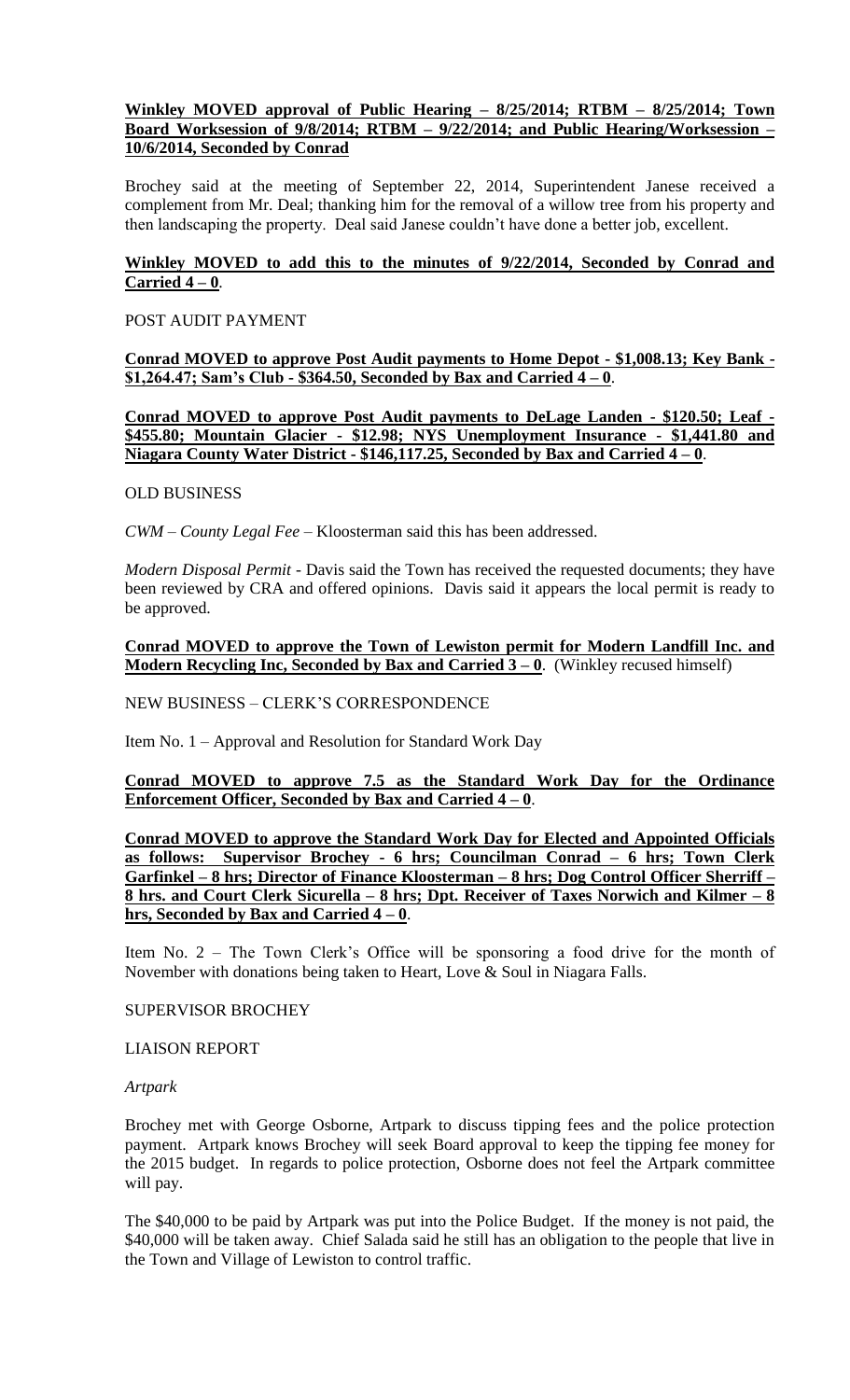Brochey said he is trying not to have a town tax. A town tax would not be that big of a burden on the residents, because there is no town tax now. Kloosterman said to stay under the property tax cap, the Town can raise approximately \$36,000. To go above that, the Board would have to vote to over-ride the property tax cap and that would have implications on the freeze law that went into effect.

Winkley clarified that Artpark is a not-for-profit organization, just like Kiwanis & Jazz Festival. Winkley is okay with the \$100,000 staying with the Town. Town will still net \$60,000. Winkley does not disagree that Artpark should pay. The Town can send them a bill; they don't have to pay it. These dollars should not have been put in as revenue.

Bax would like to see a consolidated policy for police protection for all entities that hold events, incorporated into their respective budgets.

Brochey questioned if the Sheriffs Dept. can use their auxiliary, for traffic control.

The remaining \$60,000 is in the A-Fund and will be used to support Recreation.

Brochey said he is not doing this as a threat; it is being done because the people in the Town of Lewiston could use the money. Many residents are fed-up for paying for police for Artpark, who at this time should be more self-sufficient. Artpark made close to quarter of a million dollars in  $2013 - 2014.$ 

Winkley said Artpark is a not-for-profit organization; they are not there to make money.

The town employees are requesting a minimum of 2% raise. The payroll budget is \$4.7 million; 2% of that is almost \$100,000.

Bax said the Town is trying to change its business model for the Town. One thing that is apparent to all is the way Artpark has been used to getting funds from the Town of Lewiston has changed; departments will have to adjust their business model accordingly. As much as Winkley wanted to make good on a promise through our budget, there were no promises this year. There is no less of a demand on Artpark to pay its fair share to the Town for the expenses that the residents incur on its behalf.

In respect to the expenditures for Kiwanis, Jazz Festival etc… these are one time events, Artpark is an enterprise, whether not-for-profit or not, it makes no difference. It brings a lot of revenue to the business owners, so in that respect it is a benefit. Just like all the entities in the Town we have to work together for the betterment of all. There should be a constructive conversation were there is mutual benefit. The Town is trying to be an active and willing partner in this negotiation. Threats are threats, and the only entity that will suffer will be Artpark. They have a simple solution for both sides and they refuse to entertain it or even consider it.

Kloosterman suggests the Board meet with Artpark. All members need to be in attendance, it is questioned as to what goes back to the Artpark board from the individuals in attendance at meetings Kloosterman has attended. Is there a mutual benefit that can be met?

Bax said if that is the case, he makes an apology for what he just said. Bax assumed everything that is discussed at the Board table is passed back to Artpark. If this is just a standoff without any real communication taking place, at no fault of the Supervisor, then this needs to be addressed. A public joint meeting should be scheduled along with residents.

Seaman suggests the Board do a motion to keep the tipping fees. Lewiston currently has a contract that obligates Lewiston to give the money.

# **Conrad MOVED to keep the \$100,000 Modern tipping fee, to be used for reasons in the contract, Seconded by Bax and Carried 4 – 0**.

## *Upper Mountain Tower*

Brochey said not much can be discussed because things will be happening in the future.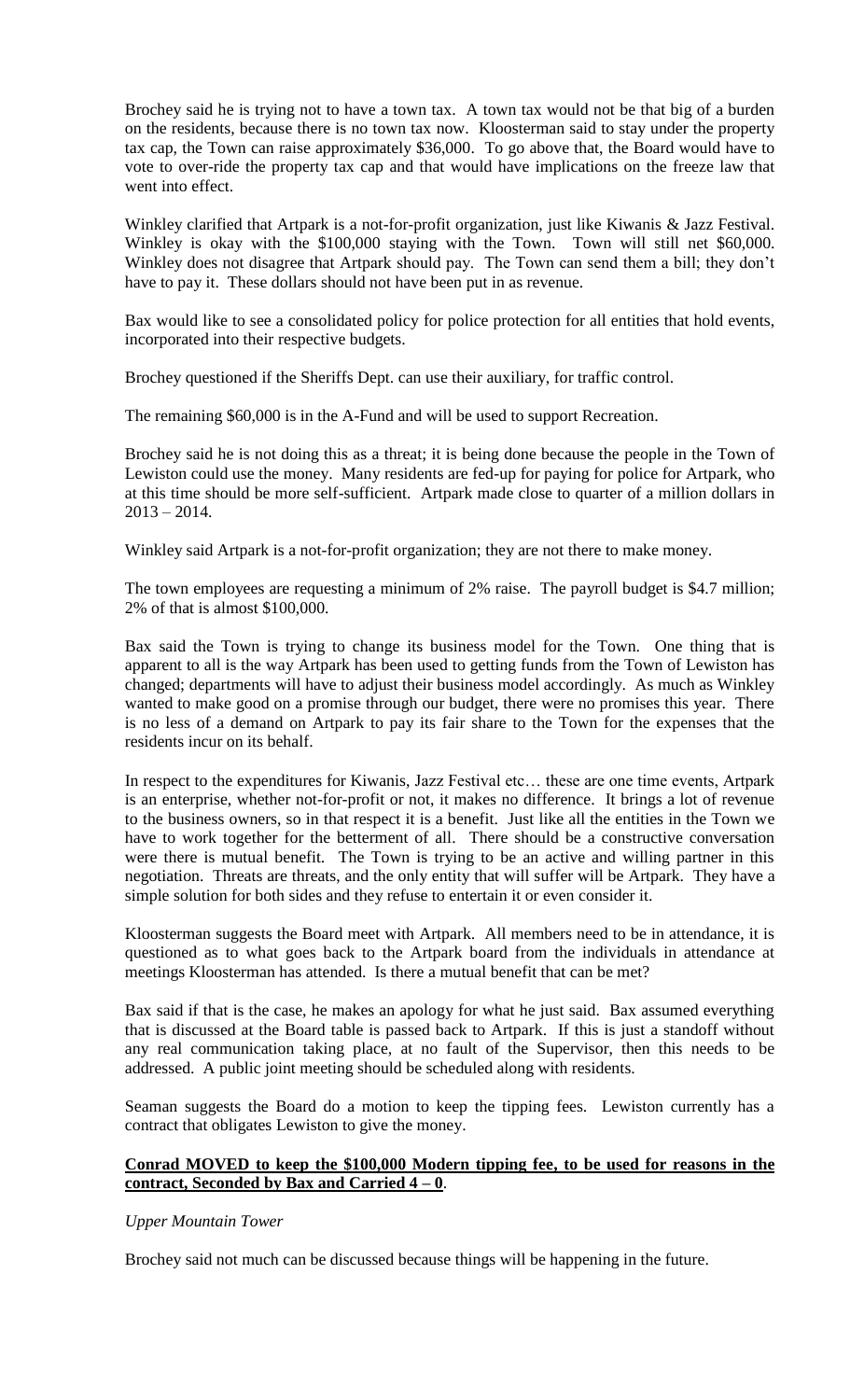#### *Joseph Davis State Park*

Brochey has spoken to Mark Thomas, NYSOPR. Brochey said he gave Thomas the impression the Town may want to get out of the deal with the park. This has not been approved with the Board but there is a savings if Lewiston gets out. Thomas said the State anticipated this and they are prepared to take over the park.

The Town is to clean up the old changing rooms. There is \$100,000 from Greenway funds for this.

Lannon distributed a proposal dated October 23, 2014 from Sienna Environmental Technologies. There are four buildings currently fenced off in the park. They are in a partial state of demolition. The Town started the demolition, then it was determined there was asbestos material within the building.

An asbestos variance was sought and obtained from the Dept. of Labor in 2012. Variance of this type is good for one-year so it has expired. The buildings have sat there since. The proposal is to reapply for the variance, pay the application fee, and present a budgetary cost estimate to do the demolition, assuming the Town receives the variance.

At this time with the estimate, it will be known if whether the Town needs to solicit three bids by invitation if the estimate is less than \$35,000, if over, it would need to be a public bid for the demolition and disposal of the material.

Lannon suggests the Board hire Sienna Environmental Technologies in an amount not to exceed \$2,000 to obtain the asbestos variance and prepare budgetary cost estimate.

#### **Bax MOVED to hire Sienna Environmental Technologies in an amount not to exceed \$2,000 to obtain the asbestos variance and prepare budgetary cost estimates, with funds from Greenway dollars, Seconded by Winkley and Carried 4 – 0**.

## **Bax MOVED to authorize the Supervisor to sign the proposal with Sienna Environmental Technologies, Seconded by Winkley and Carried 4 – 0**.

## *Hunting – Joseph Davis State Park*

Since taking over the park, Lewiston has not allowed hunting in the park. Each year the Town of Lewiston holds a lottery for a special pheasant hunt for four Saturdays in October. Only those that receive a permit through the lottery are designated to hunt. Hunters are being told they can hunt small game at any other time. The Clerk is asking the Board to make a decision if hunting, other than the pheasant hunt, is allowed in the park.

All Board members agree to "no hunting" in the park. The existing signs, posted from the State, should be covered.

#### *Police Union Negotiations*

The talks have been very successful. The coming year's salary raise has been agreed upon at 2-2- 1½-1½. The large savings will come with the insurance plan that was agreed upon. Kloosterman said it is a good deal for both sides.

#### *Sewer Charge Refund*

DeHaven – 604 Sandlewood Drive is requesting a sewer refund for refilling his pool after damage repair.

## **Bax MOVED to refund DeHaven – 604 Sandlewood Drive \$57.00 for sewer charge associated with 1900 cubic feet of water, Seconded by Conrad and Carried 4 – 0**.

The Water Dept. is requesting they be allowed to determine if the refund can be given without Town Board approval, like it was done years ago. Brochey said the qualified staff in the office can determine if this is acceptable.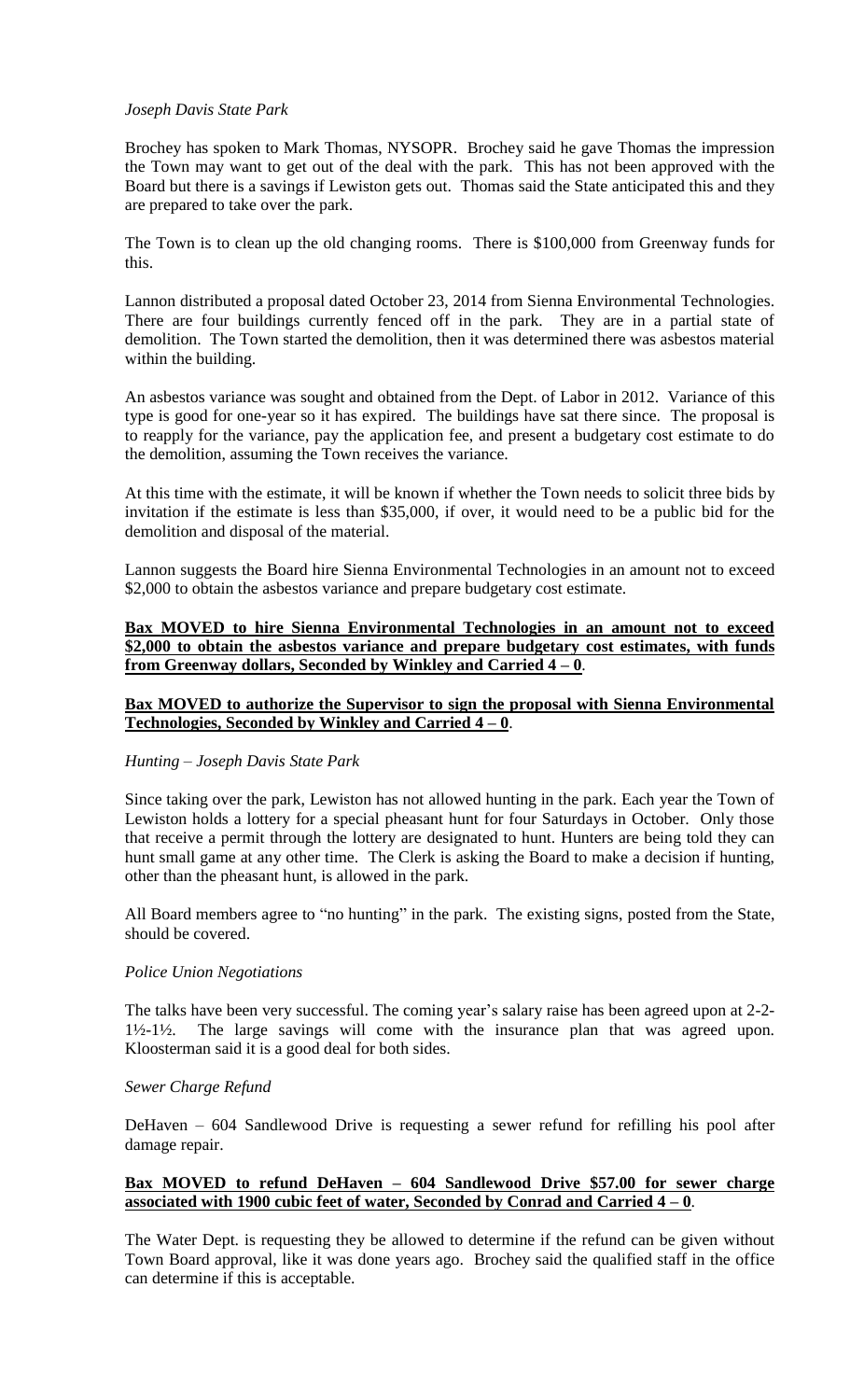Winkley does not believe the State Auditor would approve of office staff making the decision. Kloosterman said if there is internal control this could be done. All information is given to the department prior to being forwarded to the Board.

Darlene Schuey, Water Department Clerk was present at the meeting. It is her belief that past Supervisor Reiter changed this. If the staff can give the approval, it will cut down on time to place the refund on their bill. If the department denies the refund and the resident isn't happy, they can then ask for Board approval.

Winkley believes it should be left the way it is. Item tabled to allow Kloosterman to look into how a decision would affect the auditor.

LEGAL - nothing

ENGINEERING

Lannon submitted his Project Status for October.

Proposals received from National Grid for street lights on Legacy Drive. They need to be reviewed and will be placed on November agenda.

DOT Rt. 265/I-190 bridge replacement project from the waterline perspective, is nearing completion.

A Site Plan to be forwarded to department heads for comments on the pump station access on University Drive.

In regards to PRV Pits, Yarussi Construction has completed the work. There are a handful of minor items that need to be completed.

A draft Town Standard Specifications will be distributed to department heads for comments. The document will be revised and submitted for Board approval.

Oak Run Phase 3

In a letter dated October 23, 2014 to the Supervisor, Lannon reported the following:

All Town infrastructure; water, sewer, storm sewer, curbs and road are installed and complete. NYS Department Health approval received for constructed facilities in connection with the water and sewer system.

Final site walkthrough, with department heads was completed in early October. Letters have been received from Janese, Masters, Nablo, and Ritter endorsing the dedication of Phase 3.

The Final Plat Map – Phase III was filed at the county Clerk's Office on October  $17<sup>th</sup>$ .

A project binder provided to the office of the Highway Superintendent for Town record. The binder includes CRA inspection reports, MS4 compliance inspection reports, field drawings, construction photos, and approved shop drawings. Janese to give to the Town Clerk.

Draft public roadway dedication description and drainage easement deeds have been reviewed and submitted to the Town Attorney for final approval.

The required 2-year Maintenance Bonds, in the amount of 50% of the value of the construction, have been submitted to the Town Clerk.

All underground utilities have been installed and site restored and stabilized.

Record drawings for Town-owned facilities have been reviewed and approved by CRA and submitted to the Town Clerk on October 23, 2014.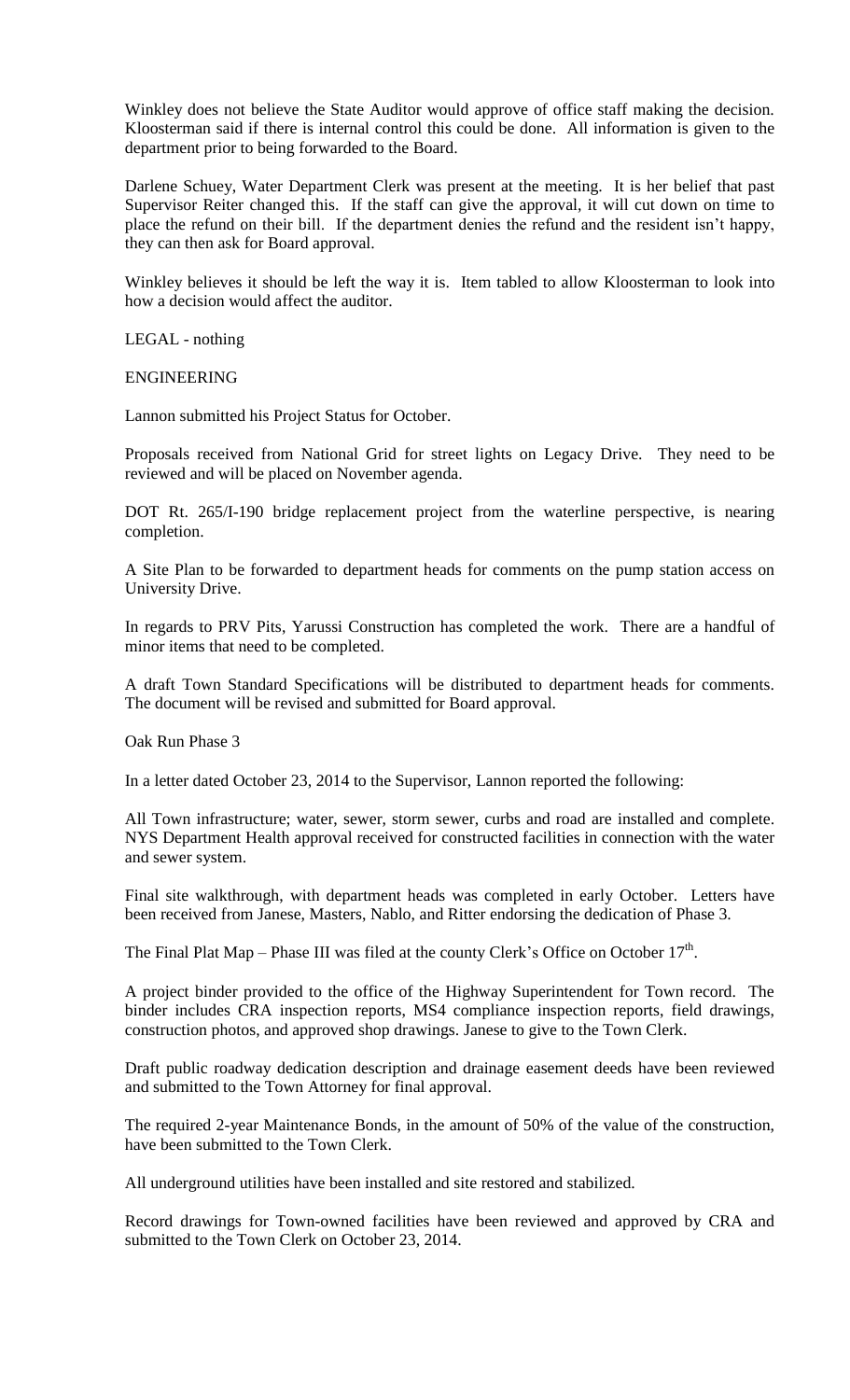At the beginning of the project a deposit was submitted by the developer to cover CRA inspection fees. There are no outstanding monies owed by the developer.

Certain things have advanced in the years up till now. There are a couple, in Lannon's opinion, that are very minor administrative discrepancies based on standard practice in 1987 as to what is standard practice in 2014. The Town Code currently states the developer shall submit a Mylar of record drawing. Today it is all scanned, PDF, e-mailed and set out. The need for Mylar is really obsolete.

Current Town Code says "concrete monuments at property corners and a bench mark". Bench marks are a good idea, but the property corners can be, instead of concrete monuments can be iron pins.

Lannon would like the Board to consider updating the 1987 Subdivision Regulations.

Lannon asks the Town Board to consider dedication Oak Run Phase III, subject to legal review of the Bonds, and the language of the draft easements.

#### **Winkley MOVED to dedicate Oak Run Estates – Phase III, waving the Mylar and concrete monument regulations requirement, subject to Attorney approval, Seconded by Bax and Carried 4 – 0**.

#### FINANCE

## *NYPA* – Hydro Power Dollars

The Board needs to determine the "end-user" for this money. Some options are; the Town, Village, Fire Departments or the residents. If the Board wants the Town of Lewiston, then name the Town of Lewiston; Town of Lewiston and the Village of Lewiston and someone else, all people need to be named. This can continually be revised, there is nothing stating this has to be once a year, this can be changed whenever the Board wants.

These dollars can be used for any energy commodity. Seaman said there are ways to name the end-user that will allow it to be used to cover the cost of energy commodities and energy related expenses. Brochey questioned if the monies can be used for Town vehicles. Seaman said the Board needs to designate who the ultimate users are, in a way consistent with the contract, which would allow the Board to do that.

Brochey looked to other Board members to see if they are on board with using the monies to help the fire companies with their utility bills with the remainder going back to the public.

Winkley said as long as Lewiston follows the rules, the monies can be used as designated correctly

The Board passes a motion dedicating the end-user and submits a resolution in writing Brochey said he was told to e-mail what the Town will be doing and it will take 30-days for their approval and it will be all set. Seaman said a resolution needs to be done.

Edwards suggests this resolution be created tonight, the Town is budgeting the hydro power money in the 2015 budget. The Town should not budget money it does not have.

Bax asked if it could be done as the Town of Lewiston and the special districts, and on a later date revise.

#### **Bax MOVED to designate Town of Lewiston, Special Districts and the Village of Lewiston as the end-user for purposes of the NYPA Contract, Seconded by Winkley and Carried 4 – 0**.

*Senior Van Bid*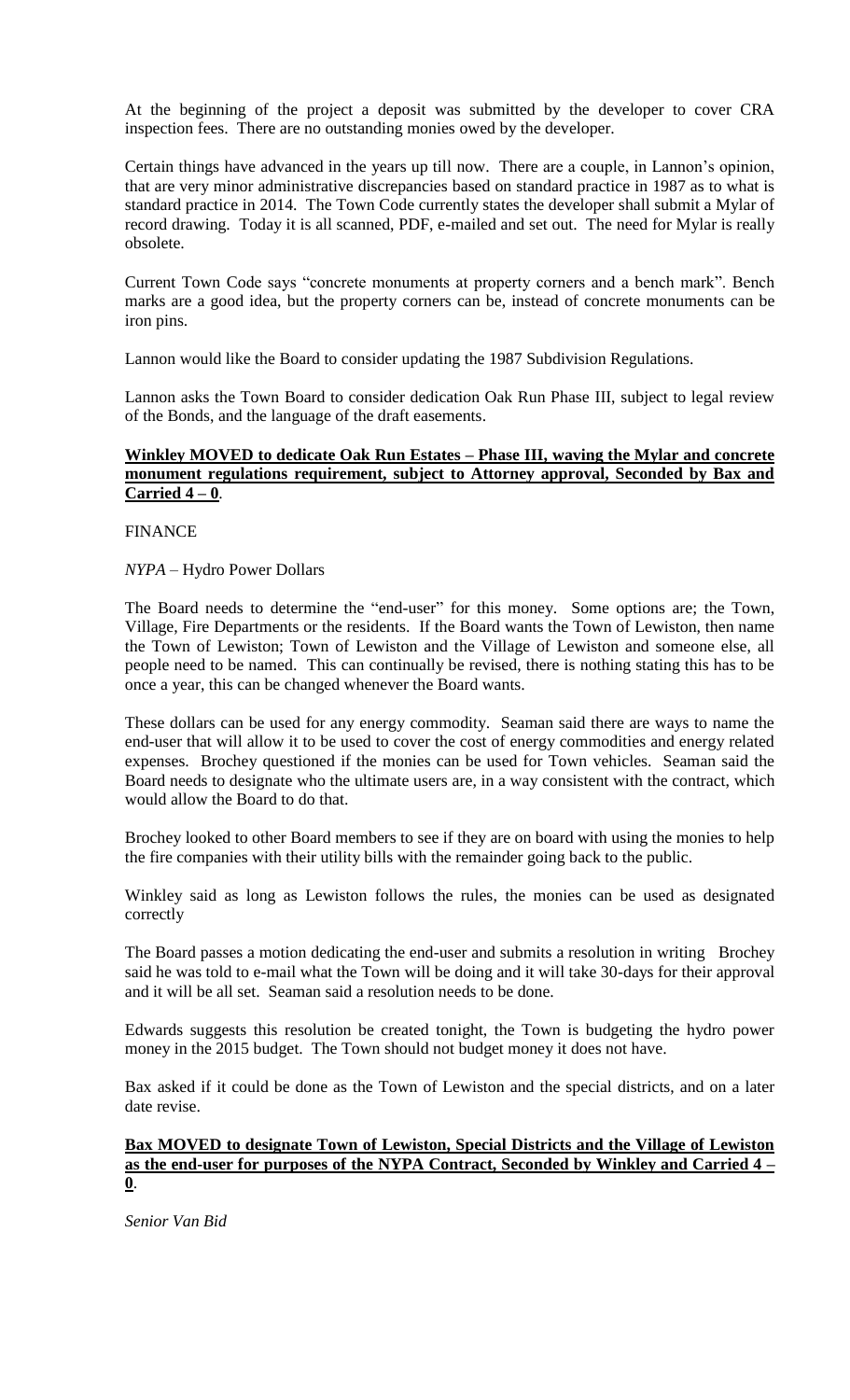One bid had been received in the amount of \$52,882.00. The Attorney reviewed the bid documents and all seems in order. The only deviation from the specs is in regards to the warranty.

Kloosterman suggests \$8,000 from H-39, and H-79 for the remaining dollars. There is an \$11,000 lease payment that is calculated into the current budget. This could be removed and lower the appropriations or the money could be put into the Senior Van Capital Account so every 5-year a new van can be purchased with cash.

## **Bax MOVED to award the Senior Center Van to Gorman Enterprise in the amount of \$53,882.00, with \$8,020 from H-39, and the remainder of the dollars out of H-97, and authorize the Supervisor to sign the contract, Seconded by Winkley and Carried**  $4 - 0$ **.**

Kloosterman is requesting an Executive Session for a consultation with the attorneys for legal advice, and a discussion on personnel.

#### *Employee Health Benefits*

Kloosterman updated the Board. He met with the town health provider. It is basically the same for non-union employees. There are two plans being offered. There is a 6% increase in one and 7% on the other. Employees will be meeting with the health provider to pick their plan.

In the past the Board has left the decision on the type of health benefits and items up to the Finance Director and Barb Cich, Supervisor's Clerk. Kloosterman is asking if this Board is okay with this.

There are several levels of HRA's and flex payments that are distributed, depending on the class of employee. It is being proposed to change it to a straight HRA account for \$600. This is a zero cost to the Town. This will allow a broader range of use of the money. Some employees, who pay their percentage of their health insurance with these flex dollars will not be able to do that. This would also simplify the record keeping aspects. It needs to be researched if this affects the Employee Handbook.

Winkley suggested meeting with the employees first.

## *Tentative Budget & Adjustments*

The Board needs to schedule a Public Hearing by November  $6<sup>th</sup>$ . With time restraints for publication, the hearing can be held on November  $5<sup>th</sup>$  or  $6<sup>th</sup>$ .

Kloosterman has five entries/adjustments to address. They have a net zero affect or helping an appropriation within the budget.

Bax had a meeting with Highway Superintendent Janese regarding his budget. With looking at Janese's figures, Bax was told the straight time budget for highway personnel is underfunded by \$90,000. Kloosterman disagrees. The equipment and salt budget also need to be discussed.

Conrad has heard from department heads they would like to voice/defend their proposed budgets. Kloosterman said the main issue the department heads have, is pay raises.

After the tentative budget was approved, Kloosterman received a different line item for the Niagara Power Coalition, Greenway Host Committee. Monies will be placed into a line item on the Budget Officer Contractual to help out with an administrative program for the power allocation money.

After a discussion regarding election inspectors, it was decided to add additional dollars.

An entry was done to decrease the appropriations in the A-Fund by \$2,934.

# **Winkley MOVED the following changes to the Tentative Budget: Debit – Niagara Power Coalition - A00-1420-0400-0200 - \$6,446 and Credit – Budget Officer Contractual - A00- 1310-0400-0000; Debit – Elections Inspectors – A00-1450-0100-0000 - \$500, Debit –**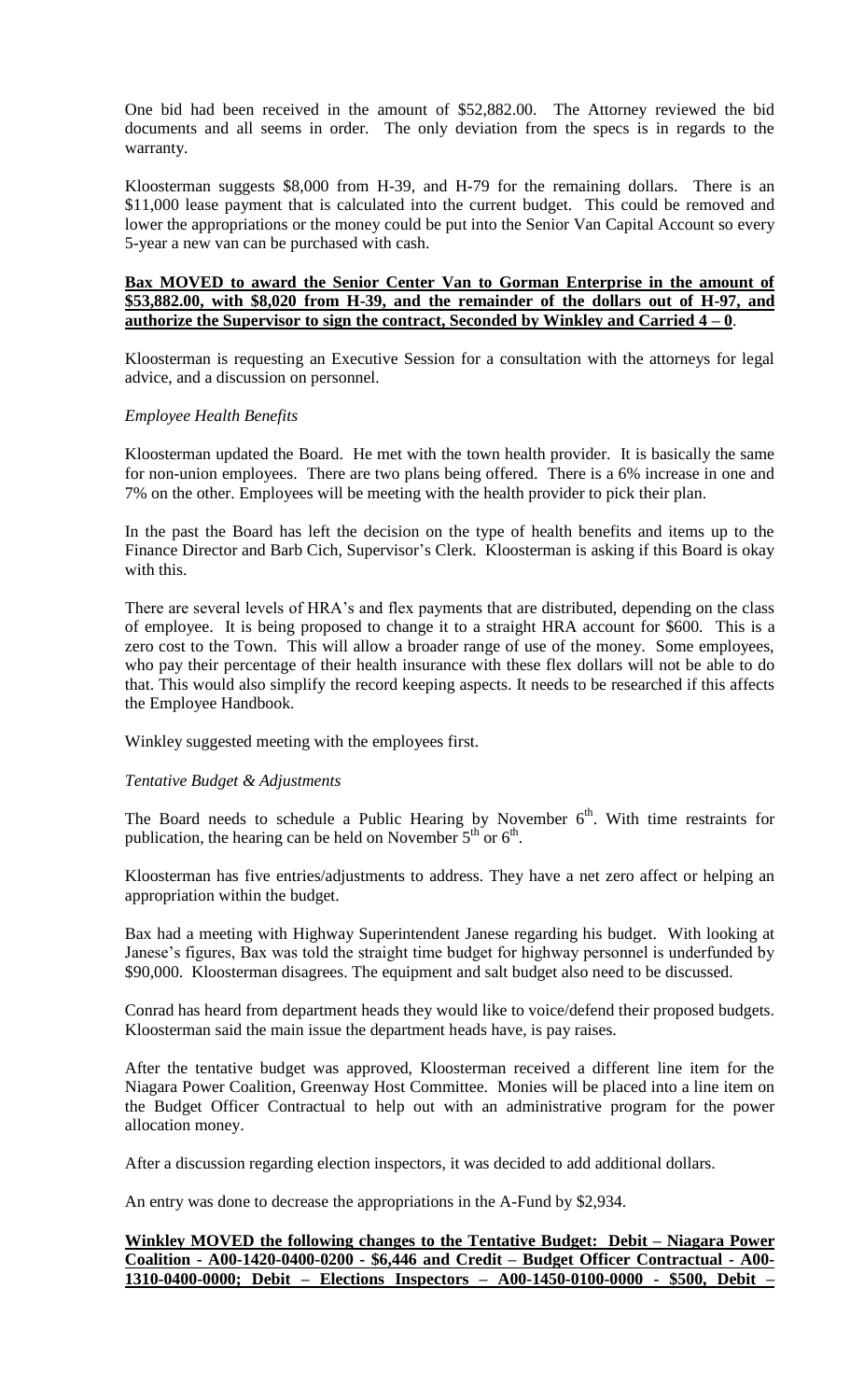**Elections Contractual – A00-1450-0400-0000 and Credit – Budget Officer Contractual – A00-1310-0400-0000 - \$620; Debit – Transfer from other funds - A00-1000-5031-0000 - \$2,934 and Credit Budget Officer Contractual – A00-1310-0400-0000 - \$2,934: Debit – Police Equipment – B00-3120-0400-0000 - \$16,000 and Credit – Police Personal Service – B00-3120-0100-0000; Seconded by Bax and Carried 4 – 0**.

Bax addressed the \$5,000 decrease in the Lower Niagara River Chamber's budget. The Chamber does a great job for the Town, and would like to see it reinstated.

## **Bax MOVED to reinstate \$5,000, Debit – Lower Niagara River Region Chamber – B00- 8989-0432-0000 and Credit Appropriated Fund Balance – B00-1000-0599-0000, Seconded by Winkley**

Kloosterman asked where to get the funds from. Winkley said they need to be found, that is why this is a Preliminary Budget. Kloosterman said an opposite side of the entry needs to be found.

**Carried**  $3 - 1$ **. (Brochey voted nay – he has been working on this with Kloosterman and is still** trying to work on raises for Town employees)

Winkley understands the Board is trying to avoid a town tax, but unfortunately by not giving the staff that works at the Town Hall a pay raise the burden is being put on them. They are a very important part of the Town. They will be loosing money. It has been negotiated with the Police for a 2%, and others in unions got 3%. It is a bad precedent. Brochey said the 3% was done three years ago.

Winkley is willing to give up a 5% reduction in the Board's pay towards that. That would be \$5,000. Brochey asked if this included him. Winkley said 5% across the Board. Brochey said he wouldn't mind if he was working 14/hours a month. He is working 50 – 60 hours a week. That would be very harsh for the amount of time Brochey puts in. If you do a comparison of what each Board member is getting an hour to what Brochey is getting an hour, it's like \$56/hour to \$10/hour.

Kloosterman said if the Board gave an increase to non-union employees it would be an increase of approximately \$32,000. Winkley said Department Heads would not be included.

Bax said the unions have representation and they receive cost of living raises.

Kloosterman said taking the last couple of years into account, the cost of living and inflations is about 1.5%. The past 3% raises have been above the cost of living. The Town of Lewiston has the highest paid employees in Niagara County, and to continue this trend will be difficult. It is the intention to get this budget balanced and then come up with a long term plan to get the salary increases in place.

Bax requested moving ahead to the highway budget. Bax has discussed the budget with Janese. Bax told Kloosterman, given the budget numbers and conversations with Janese; the budget would need to be discussed further.

Janese asked if there would be any lay-offs. Brochey said that is not the plan.

Janese said he has 16 full-time employees. Their straight-time wages is \$894,000, but the wage line in the 2015 budget is \$803,000. There is \$130,000 in snow removal personnel; Janese is assuming this is for the additional cost of snow removal based on the \$200 average per year, that's \$123,000.

There are three budget lines for personnel in the highway department, Mechanical Repair - \$60,000; General Repair - \$743,000 and Snow Removal - \$130,000.

There are four large departments in the town. In one department, funding went down 3.3%, another department funding went up 1.7%, the third department went down  $\frac{1}{2}$  %, and the highway department was cut 17%.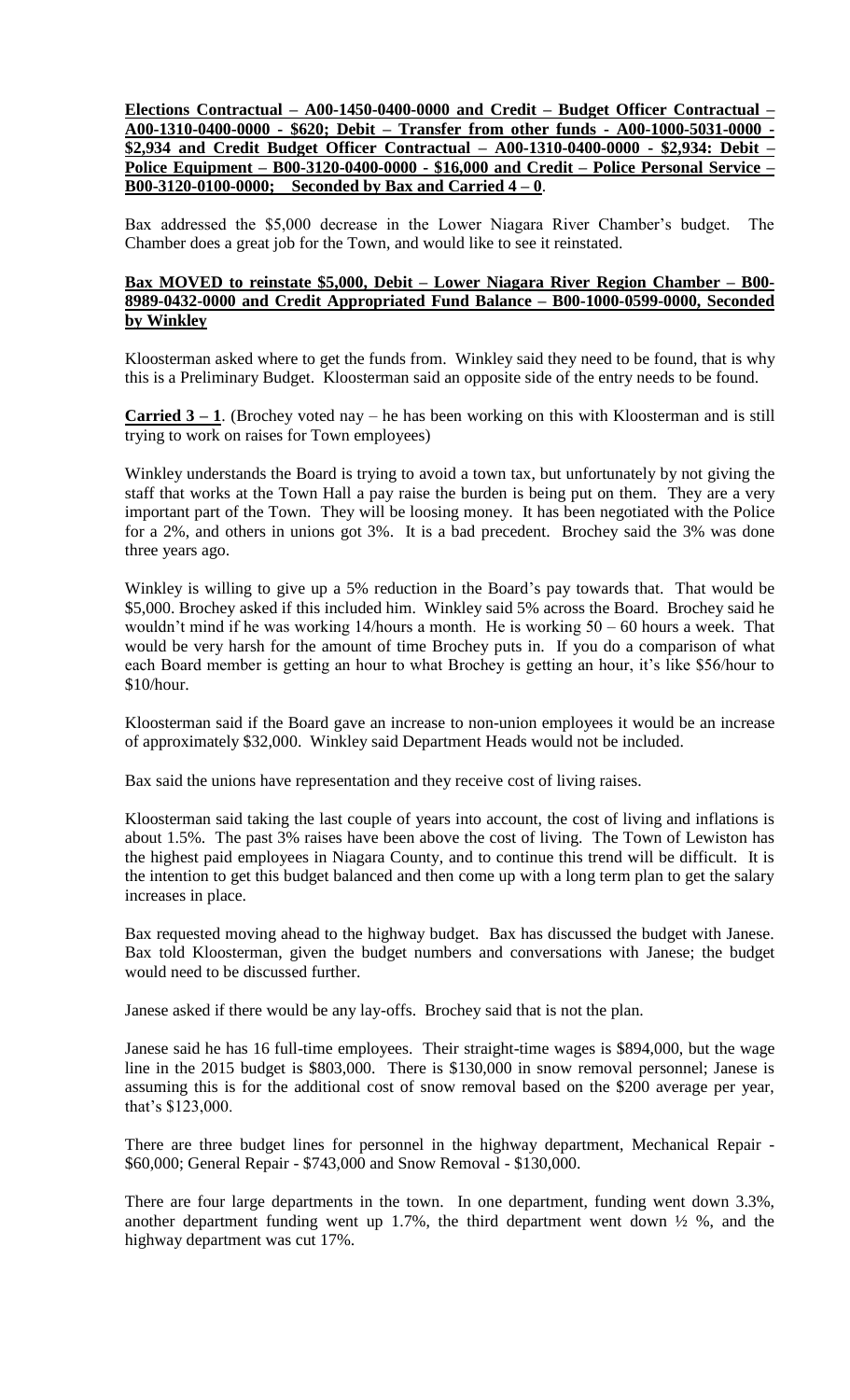This cut is simply unsustainable. Unless the Board wants to lay off people, there is no way Janese can use this type of personnel money.

Winkley asked if the Board's budget is not enough to cover the base salary of 16 people. Janese said for 16 people the budget is \$91,000 short.

Kloosterman said he covered 15 full time plus the auto tech which is the  $16<sup>th</sup>$  person. They are fully funded with 54 weeks (they get two weeks of vacation buy back), and \$75,000 worth of over-time for additional snow removal. Over the past three years, the highway dept for snow removal has averaged \$71,000 in overtime. Kloosterman feels this is more than adequate.

Outside of snow removal season, there are many individuals working Saturdays and Sundays picking up brush. The budget is proposing to not work over-time outside of snow removal season. There is more than adequate funding then.

Janese would like someone to show him when the Highway Dept. ever worked on a Sunday to pick-up brush. The answer is never.

Winkley said the question is "Do we have funding for 16 people"? Kloosterman said yes.

Janese said the typical over time average for snow removal is \$200/man. These are Janese's calculations. Janese suggests siting down with Kloosterman with some help from one of the Councilman.

The Town typically purchases 3,000 tons of salt per year. Salt has increased 27%; it is on a State bid. 3,000 tons would be approximately \$190,000. If the Town purchases this the budget needs an additional \$40,000. Pure salt needs to be used on State and County roads in order to comply with the contracts.

Another budget line cut of 23% was in Machinery Repair for Parks. This is a very old fleet. Replacement equipment line is very far behind.

The budget line for the building and grounds maintenance was cut by 40%.

Other than the fact that we have changed the way money is being given out for permanent improvement. In the past is has been \$100,000 every year, being supplemented by the power authority money in the summer. This year it is being done different.

This department provides pretty much all the services that residents receive. For 28-years the Town has picked up leaves, and it has required over-time to stay up with it. There is a high demand for brush pick-up. It was suggested the brush be picked-up once a month. Janese can't imagine the calls he'll get when someone cuts a tree down, puts it out, and it sits there for a month. Those are not the types of services our residents are use to.

Leaves can become a hazard; residents place them on the street, not on their lawn.

Not long ago there were 21 employees in the department, there are now 16. Janese has not had a full crew since he started 5-years ago. Two are off on long-term disability, another off with an ankle injury. Janese said if he had enough staff, or use people to pick up brush on a daily basis and still get the other work done, the over-time would not be a factor. Nevertheless, when behind, Janese is the one that fields the phone calls. The highway department is trying to provide a quality service, which is what the residents want.

Conrad asked about the reimbursement from the State and County. Janese said the reimbursement does not come back in the same year.

Janese has heard, "they have double bought salt", this has never happened. People ask why there is salt in the salt barn. Janese says unfortunately it is not going to stay  $70^{\circ}$  until January  $1^{\text{st}}$ . There is 400-tons of salt in the barn. There is 108 miles of road; it is 40-tons of salt. This means there is enough salt to do the roads 10-times. Last December crews went around 4 times in one day. We are not that far ahead.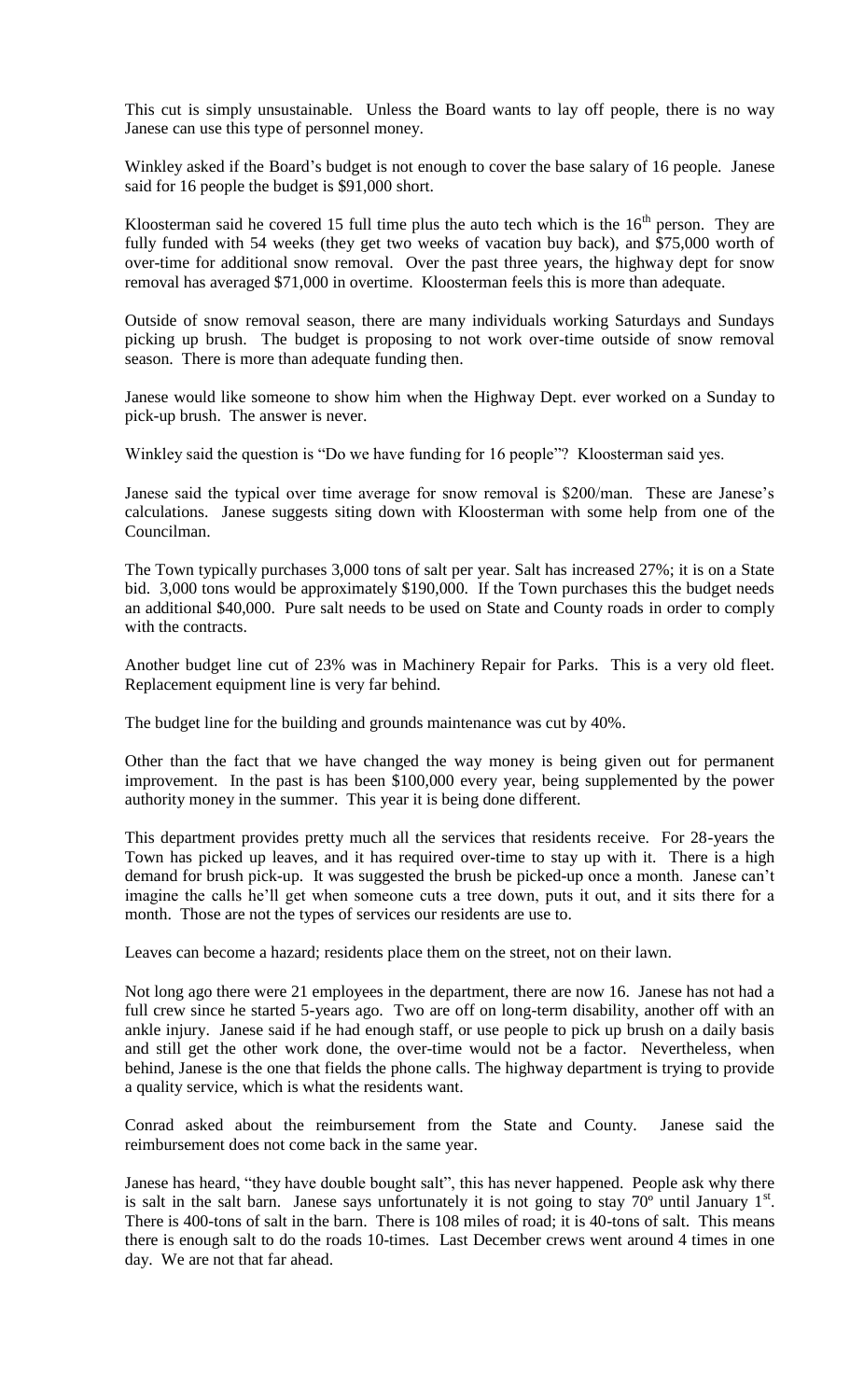Janese needs someway to make up the difference in salt and labor. These are imperative dollars. It can be funded now or if money is spent take it out of fund balance later. This is not a time for politics; it's a time for prudence.

Brochey has spoken to Janese about this several times. The Village has one large pick-up, day and month. The residents know when the pick-up is and that is when they put it to the curb.

Janese said the amount of brush generated between the Village and the Town is phenomenal. How does Janese know this? He stores both of them. Hundreds of thousands of yards of brush is ground. There is a cost to all this. If someone thinks the Village is bringing as much brush as the Town perhaps they should be billed for it.

Brochey questioned Janese if he is billing the private companies that come with their brush. Janese lets landscapers who do work in the Town, as long as they give a valid address, yes. Residents tell Janese that the landscaper will charge them to it down to the Highway Dept, so the residents tell them to set it at the street because it gets picked up for free. How do you argue with that?

Winkley said this can't be done in the Village.

Janese said he knows, but there are no rules. It is not in the Town Code. A grinder is brought to the garage, this is free and they take a percentage of the wood chips. The remaining is left to be reduced to mulch.

The Highway Department provides so many ancillary services, trimming trees, picking up x-mas trees, delivering garden mulch, etc… once these services are offered, who knows what residents, will say if the town only picks up once a month.

Winkley said the options are: residents can keep the ancillary services or they can pay for them with a highway tax. It is the only option. Yes the Highway Department does do everything. The Village has cut services instead of raising costs.

Janese said right now the Highway Department is taking the brunt of the cut this year, \$290,000.

Kloosterman said the Highway budget is not decreasing by \$290,000; it is a 1.5% decrease from the finalized budget for 2014. The 2014 budget is going to be \$2.9-million, and 2015 it's going to be \$2.8-million. The 2015 highway budget is a 21% increase over the past three years.

Janese said this is not in the operational budget. The Finance Director is talking about every time the department receives additional money for paving. In the last six years, \$100,000 was put into the budget, the following summer when the NYPA funds came available; a certain percentage was put aside for paving. In 2014 Janese requested \$100,000 but was given \$300,000 and told that is what he needed. That is why the budget supposedly went down a short amount.

Kloosterman said that is not true. The budget comparison is from the finalized budget. There was \$293,000 in paving. The paving budget is increased by \$7,000 in 2015. With that being said, there is approximately 1.5% decrease in funding.

In regards to employees, Kloosterman said in 2005 there were 17 employees in the highway dept, 2007 – 16 employees and has stayed there continuously since then.

Janese said the number one call for service in the department is for brush pick-up. Those are the ones that call, that is in addition to fifteen, twenty or thirty people who know if they simple put it out there, in three or four days the Town will pick it up.

Janese challenges anyone to look back at any spending done by him, and tell him how it is the least bit wasteful.

Winkley doesn't think its wasteful spending, just might be a service the Town may not be able to afford. A policy to not accept contract's brush might help.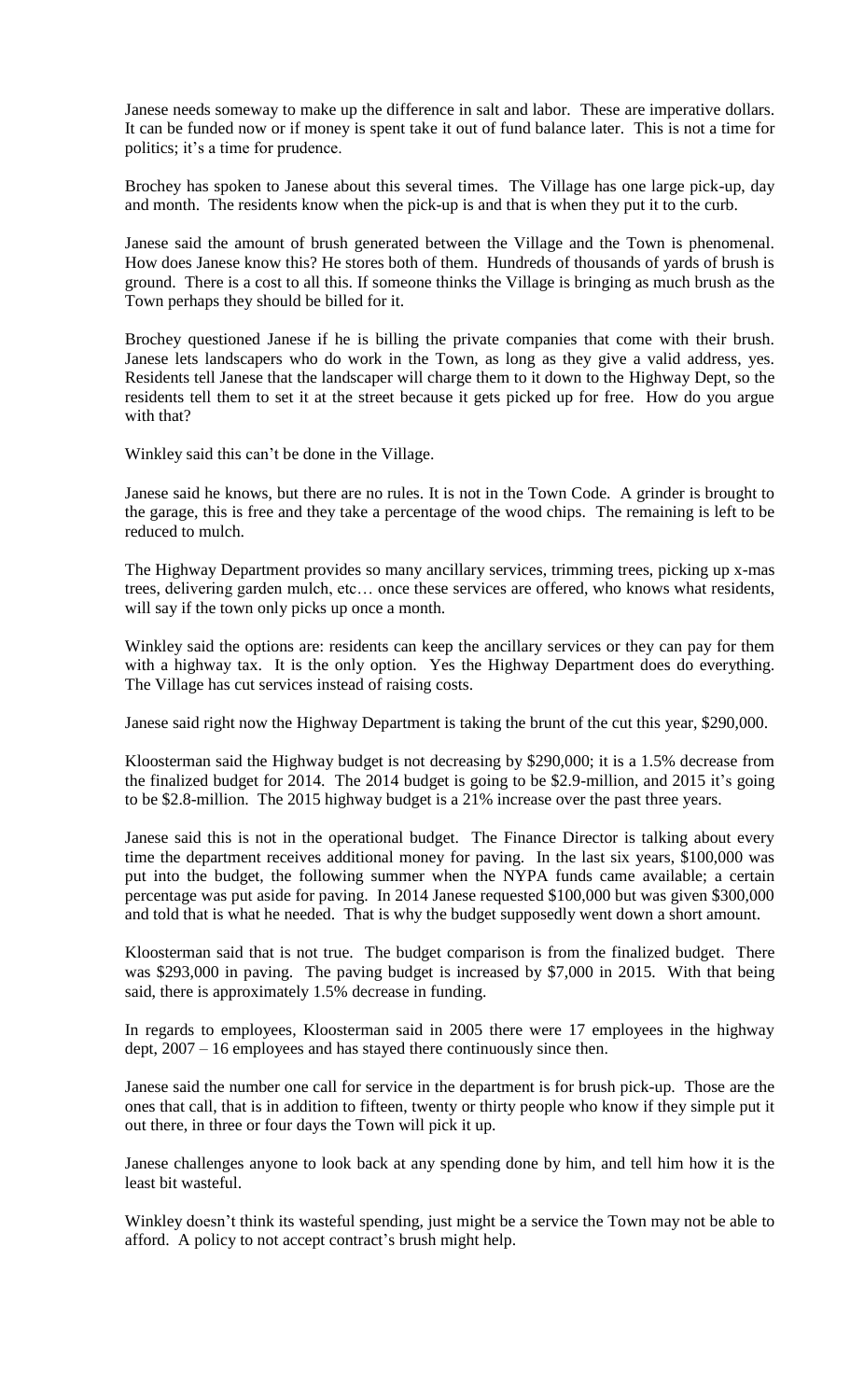Janese said he doesn't know who cuts it down, should he go to the door and ask the resident who cut it down. Janese told Brochey that could be his job. Brochey told Janese he sees him driving around all the time. Janese said that is his job.

Janese asked the Board again where he will get the \$40,000 for salt. Kloosterman said he was not provided with past year data, regarding tonnage therefore left it where it was.

Janese said every year, an order is put in for rock salt. If you request 1,000 tons and you need 1,200, they do not have to provide it. You have to put in a request for the amount you need. Last year the Town requested 3,000 tons, but used more than that. They are under no obligation to provide the Town with rock salt.

Bax hopes the Board sees why he wanted to have this conversation with Janese. The Town is \$40,000 behind in salt and \$28,000 behind in salary.

Brochey asked Janese about the recent promotion of two employees from Laborer to MEO. Janese said he has one employee left at Laborer because he is not qualified. Janese said he didn't have a single Laborer, and the people he lost were MEO's. Janese needs people who can drive, and operate equipment, not people who can use a shovel.

Winkley asked who will do the shovel work when it is needed. Janese said one of the operators will. The contract reads, if someone is on the job for more than 3 consecutive days, they get the pay rate of an MEO.

Conrad questioned the use of seasonal employees. Janese said the union contract would have to be looked at, and suggests the Board have one of the Attorneys review the contract.

Kloosterman said there is not enough money in the Town of Lewiston. The highway budget was looked at hard. It has increased 21% over the last 2 years. At this time it is being proposed the budget decrease by 1.5%. There is enough money in the labor wages for all 16 employees to work and enough money for over-time for snow removal. There is money for paving and to properly run this department within reason.

Janese requests to sit with Kloosterman, Supervisor and a Councilman, take out a calculator and do the numbers.

Kloosterman compared Lewiston to the Town of Wheatfield and the Town of Lockport, all are identical in size. These other towns have brush pick-ups that are limited with a policy and procedure for leaf pick-up. These are important policies and procedures to put into effect that can really affect the budget.

Janese said he has a better idea, give him the funding and let him be the Highway Superintendent this year. Let him decide what services to try and get in and what can be taken care of. If the Board does not fund brush pick-up, it will not be picked up. This is not the Town of Porter, or Hartland, Newfane or Lockport, it is Lewiston. Once you begin these services people begin to expect them. If there is no funding gentleman, there is no funding. Janese will leave it in the Boards wise hands.

Brochey said a highway tax can fund the additional salt cost. Janese said if the Town wants to put a town tax in place and use that title that is fine.

Winkley asked Janese if there is anyway he can help, be creative with a different plan. Can you find \$40,000 somewhere else? The Board is trying to help Janese; other departments came up with ideas to hold their budget. Janese said sure.

Brochey asked if rent can be charged for the trailer that is in the garage area. Janese said this has been discussed already. O'Connor Electric has two storage boxes in the garage. They have not been there in a few months. The Town received a Release of Liability, about a year and a half ago. Janese will file it the Clerk's office.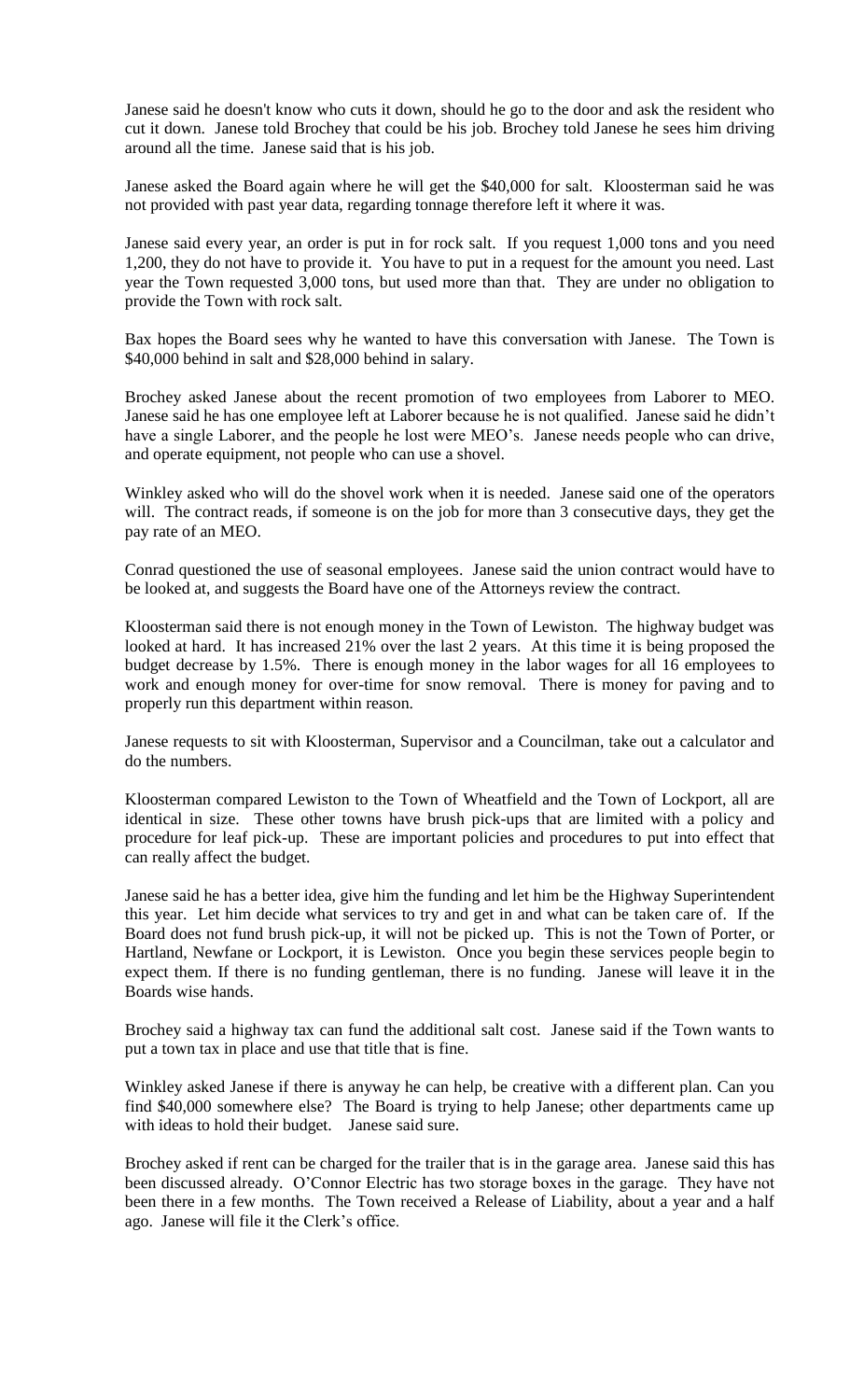What O'Connor has done for the highway garage is put in three poles, 3 lights and the wiring in the yard, which is equal to approximately \$7,000 of in-kind services. They were going to do a fourth pole for the police range, but the Supervisor said it is better to do it later.

Janese said if the Board does not want O'Connor there, it is very simple, ask them to leave. It would be embarrassing to Janese if they put in a \$2,000 pole, and then two days later ask them to leave.

Brochey asked Janese if the installation of the poles or the agreement was ever brought to the Boards attention. Janese said there is no agreement and this was brought to the prior Boards attention. Janese and the other Board did not have a problem with this.

Winkley asked Janese to provide the insurance release.

Janese said if the Board is looking for places where you absolutely do not have to spend money to get through; the equipment line could be one. It was \$100,000, then cut to \$50,000, if the Board had to, it could be cut to zero.

Bax suggests \$40,000 be moved to salt and \$10,000 to General Repair – Personnel.

## **Bax MOVED to transfer \$40,000 from Highway Equipment to Snow Removal Contractual**  <u>the salt line, Seconded by Winkley and Carried  $\overline{4-0}$ .</u>

Kloosterman distributed to the Board the total wages of the Highway Dept. including safety bonus and sick time, at a total of \$952,000. When broken down \$743,000 – General; \$15,000 – Seasonal; \$65,000 – Machinery; \$130,000 – Snow Removal.

Janese disagrees with the figures; there is a lot of money missing. The average rate of pay is over \$25/hour. Each gentleman will be paid for 2,160 hours that is 2,080 at straight time plus take two weeks payment/comp/vacation. This is an average cost of \$55,900/man times 16 employees is \$894,400. The total budget is \$743,000 plus \$60,000 for mechanical personnel that add to \$803,000.

Kloosterman said the department is getting \$953,000 in salary and Janese is now saying he only needs \$894,000. Janese said this is with out the \$130,000 for snow removal.

Edwards is confused, these numbers are not adding up. (all spoke at the same time)

Brochey and Bax asked Janese, Kloosterman and Davis excuse themselves and go to work this out.

Janese requested addressing a few items before. Moyer Magnetics has finished the Muckland Pump. It has been installed, tested and is up and operational. The preliminary invoice has been received for \$25,800. Janese will forward warranty papers to the Town Hall.

Moore Road was recycled and paved and should last a couple years.

There are paving dollars left in the budget and Janese requests to use them on some smaller projects this year. Janese requests the Board consider rolling the money over into 2015. Janese is not sure of the remaining amount.

Kloosterman suggest rolling the remaining money into Capital Account, and then reallocate it in 2015, to be used for paving only.

## **Bax MOVED to turn-over remaining 2014 paving dollars into a Capital Account to be used exclusively for paving in 2015, Seconded by Conrad and Carried 4 – 0**.

Janese was contacted by Mrs. Savard, Advanced Design Group. Savard is the engineer for a project being built by Jerauld Wolfgang on Lower River Road. Savard asked Janese about the total length of a road with a cul-de-sac. Janese said as the Highway Superintendent there is no objection. Janese would like to include the Town Engineer, Masters and the Fire Bureau in a discussion before any answers can be given.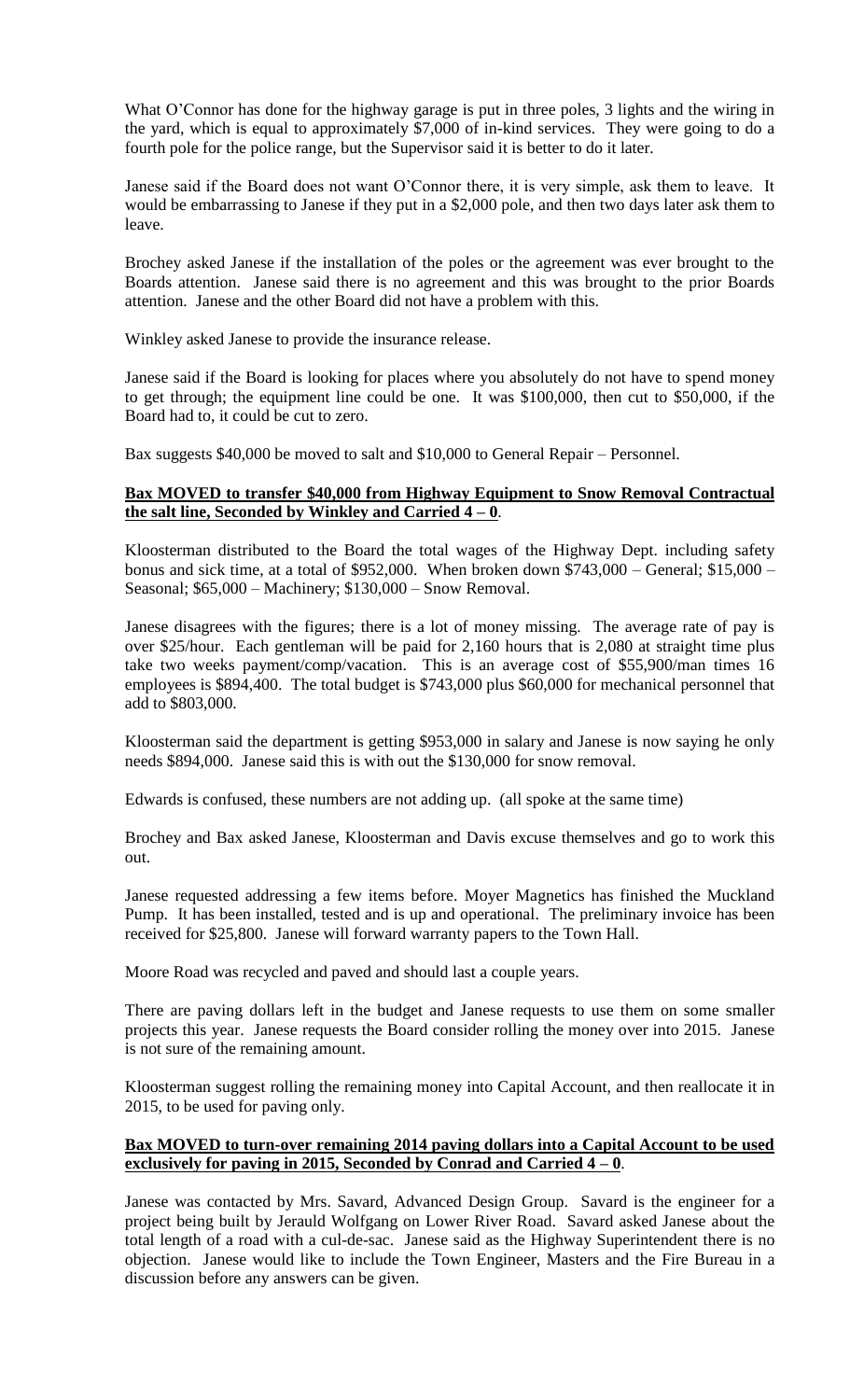Lannon said current standards, in the Town Specifications say the depth of a cul-de-sac is 600 feet. Lannon understands Fire Inspector Pat Martin wants it to remain at that depth, for safety purposes. There is only one ingress and egress in the 600-foot cul-de-sac of this proposed subdivision.

Bax said the project needs to follow Town process; therefore each department will have the opportunity to address this concern.

Janese is receiving calls regarding the pipe in Riverwalk. Brochey said he has spoken to Mark Thomas of NYS Parks, and the final decision on this is in Albany.

Brochey received a request from a resident on The Circle asking a speed limit sign of 30 mph be posted. Janese to take care of.

Kloosterman, Janese and Davis left the meeting to discuss the Highway budget.

#### TOWN HALL

Concrete at the front entrance to the Town Hall had a tripping hazard. Janese was asked at the September meeting to report back to the Board with an estimate for the work. Janese called Arist Concrete Lifting LLC, and they raised the area of concern, but the same needs to be done closer to the doors.

Masters requests if the contractor comes back to do additional work, the concrete at the west entrance also needs to be addressed.

The bill for the work has been received and Edwards suggests this be paid from H-97.

# TOWN BOARD MEMBER APPOINTMENT CLARIFICATION

The individual elected at the November  $4<sup>th</sup>$  election, for Michael Marra's seat, will be appointed at the November 10, 2014 Worksession.

## CLERK'S OFFICE & TAX RECEIVER CONSOLIDATION

Brochey told Garfinkel the idea to consolidate the two offices is a good one. Garfinkel is confident this will save the Town money and help the office move smoothly while collecting all fees and charges in one office.

Winkley said this has been discussed with Attorney Seaman. A special election can be held, it is not tied to the end of the Tax Receivers term.

Seaman said if the Board wants to move in the direction of exploring and taking the Receiver of Taxes off the ballot, abolishing the position and consolidating the duties with the Clerks office, the following is necessary: Board member introduces a local law to abolish the Tax Receiver position, hold a public hearing and vote on it as a Town Board. If the Board votes yes, the next step is a mandatory referendum, because you are eliminating an Elected Office. This could be done with the General Election in November 2015. If done then, someone will be running for the office that is also on the ballot to be eliminated.

Another option is; in the local law specify that a special election will be held as a mandatory referendum at a certain time. This could be done early in 2015.

Winkley feels the cost to have a referendum would more than make up for it in the savings of consolidation.

Garfinkel said Stephens is a full-time employee with benefits. The Clerk's office now has a parttime Deputy, which will be made full-time and hire another part-time employee. Garfinkel believes the savings would be approximately \$20,000 - \$25,000.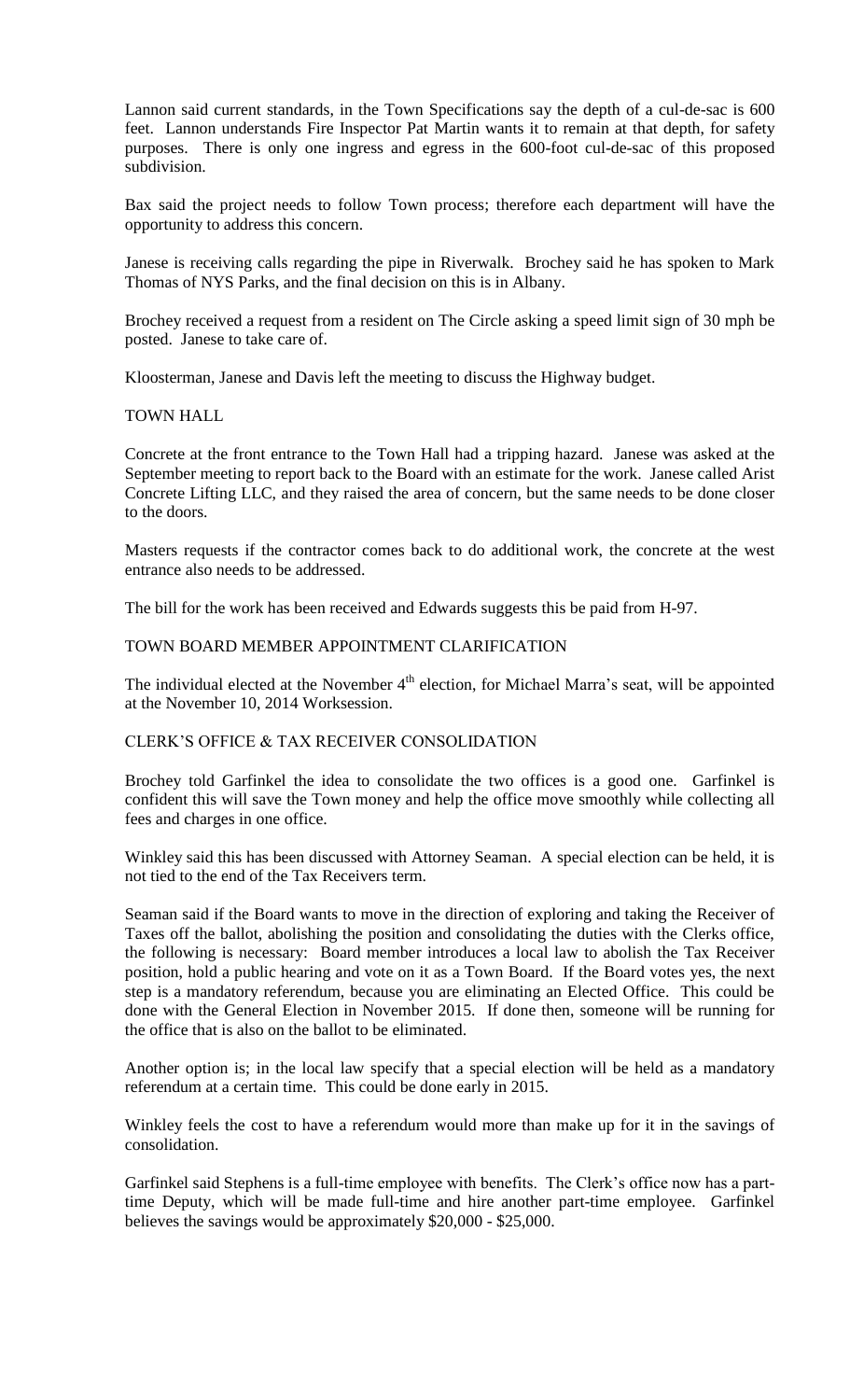Garfinkel is also in the process of working on on-line payments which will decrease the amount of residents coming to the office. This consolidation will have every dollar that is brought into the Town, taken in at a department with five people.

Bax, Conrad and Winkley said this makes a lot of sense.

Garfinkel asked the Board if they have a good feeling about this and want to start the process. Winkley said if Garfinkel is comfortable.

Bax requests Seaman draft a local law.

Winkley suggested a special election be held as early as possible in the year.

Seaman said when Stephens retires, the Board will have an option to fill her position or not. If not filled, the Deputy Tax Receiver automatically, by statue, assumes the duties of the Receiver of Taxes.

Garfinkel asked the Board if they are comfortable with making part-time Deputy Town Clerk Linda Kreps full-time in December. Winkley asked if she will receive benefits. Garfinkel said she will have benefits, but the salary is lower and she will pay 20% of her health insurance. Winkley said ok.

Garfinkel would like to hire the other part-time clerk as soon as possible also. They will receive no benefits, and start at a lower rate.

Conrad asked what will happen to the Deputy Tax Receiver once all responsibilities are in the Clerks office. Seaman said if the referendum passes and the elected office of Receiver of Taxes and Assessments is gone, there would be no deputy position available.

Brochey said she would be losing the title; she will still be doing the same job. Winkley asked if it would be Civil Service. Garfinkel said she's entitled to three deputies, so she would then become a Deputy Town Clerk.

## COUNCILMAN BAX

The DOT responded to the Town regarding a request to lower the speed limit on Townline Road. The DOT will not reduce the speed, but will install a 45 mph advisory speed limit panel. Along with increasing the size of the stop signs on the east and west bound traffic on Lower Mountain Road.

#### *Northridge Drive Street Sign*

Residents on Northridge request that three street signs be changed from North Ridge being two words, to Northridge being one word. The Highway Department can make the correction.

## **Bax MOVED to have the corrected signs be installed by the Highway Dept., Seconded by Winkley and Carried 4 – 0**.

## *Joe Davis Park Equipment – Recreation*

There are several vehicles being housed at Joe Davis that need to be declared surplus. The Recreation Dept. is asking to secure bids for immediate removal.

**Bax MOVED to declare the following vehicles as excess equipment: 1994 Chevy Dump – 1GBHC34K5RE287511, 1997 Ford Utility – 1FDHF35H4VEC03545 (97-11), 1998 Ford Eco Van – 1FDHF35H4VEC3545, 1995 Chevy 2500 – "The Pickle" and one unknown year**   $-\left(H - 62\right)$ , Seconded by Winkley and Carried  $4 - 0$ .

It was asked the department report back as to what was done.

# COUNCILMAN CONRAD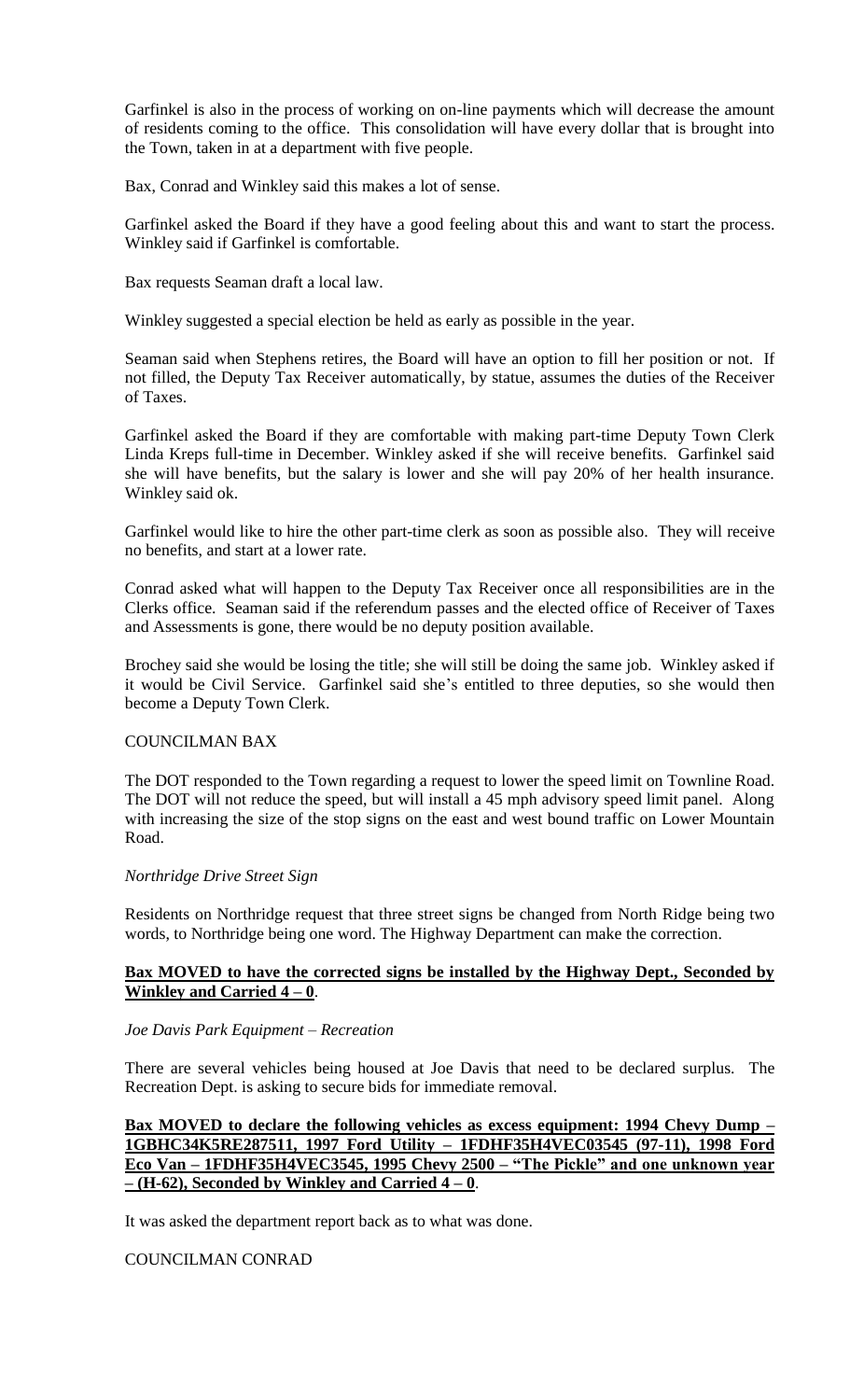## LIAISON REPORT

*Light Request* – North Hewitt Drive

Awaiting correspondence from the Lighting Advisory Board.

*Oak Run Subdivision –* Phase III Dedication – already addressed

National Grid had prepared a quote for two lights to be installed.

## **Conrad MOVED to authorize two high-pressure sodium laps and traditional luminaries on 12' black direct-embedded fiberglass poles at an annual fee of \$200.18, and authorize the Supervisor to sign the agreement, Seconded by Bax and Carried 4 – 0**.

Brochey has had conversations with Masters regarding forming lighting districts for each development. This will have residents in the development pay. Lannon said street lights in the public right-a-way, according to National Grids tariff, have to enter into a contract with the Town of Lewiston. It will not enter into a contract with the developer, due to longevity.

Masters said there are potentially four subdivisions coming next year and they will all require streetlights. Every time a subdivision is approved the cost goes up to the taxpayers. Masters suggests the cost of the light be reimbursed by the developer to the Town. A lighting district is created by the Town Assessor and it will then be paid by those that live there.

Seaman said if the NYPA dollars are going to be used for the street lights, then no special districts are necessary.

*Massaro* – LMK Realty Association – Sign Variance

Masters submitted a memo to the Board questioning the legality of a "temporary variance" for the Massaro sign on Legacy Drive. Seaman does not like the term, but the Zoning Board of Appeals has the ability to grant a variance and set conditions on a variance. The Zoning Board set a condition of temporary variance for a time limit. The Town Board does not have the power to review the decision of the Zoning Board.

The Town Board does need to give permission to have the sign on Town property.

# **Conrad MOVED to allow Massaro to keep the sign on Town property until May 15, 2015, Seconded by Bax and Carried 4 – 0**.

COUNCILMAN WINKLEY

*Police Resignation*

# **Winkley MOVED to accept the resignation of Officer Hagop Otabachian, Seconded by Conrad and Carried 4 – 0**.

*Police Hire* 

# **Winkley MOVED to hire Alex Rouck – Part-time at the Contractual rate, Seconded by Bax and Carried 4 – 0**.

*Addition to Upper Mountain Fire Co.*

# **Winkley MOVED to add the following to the Upper Mountain Fire Co. roster: Copland, Brent; Gallegos, Adam; Nelson, Ebony; Jacobi, Janelle and Bialkowski, Jason, Seconded by Bax**

Brochey questioned the address of one of the fireman as being California. Winkley said this is a Niagara University student.

# **Carried 4 – 0**.